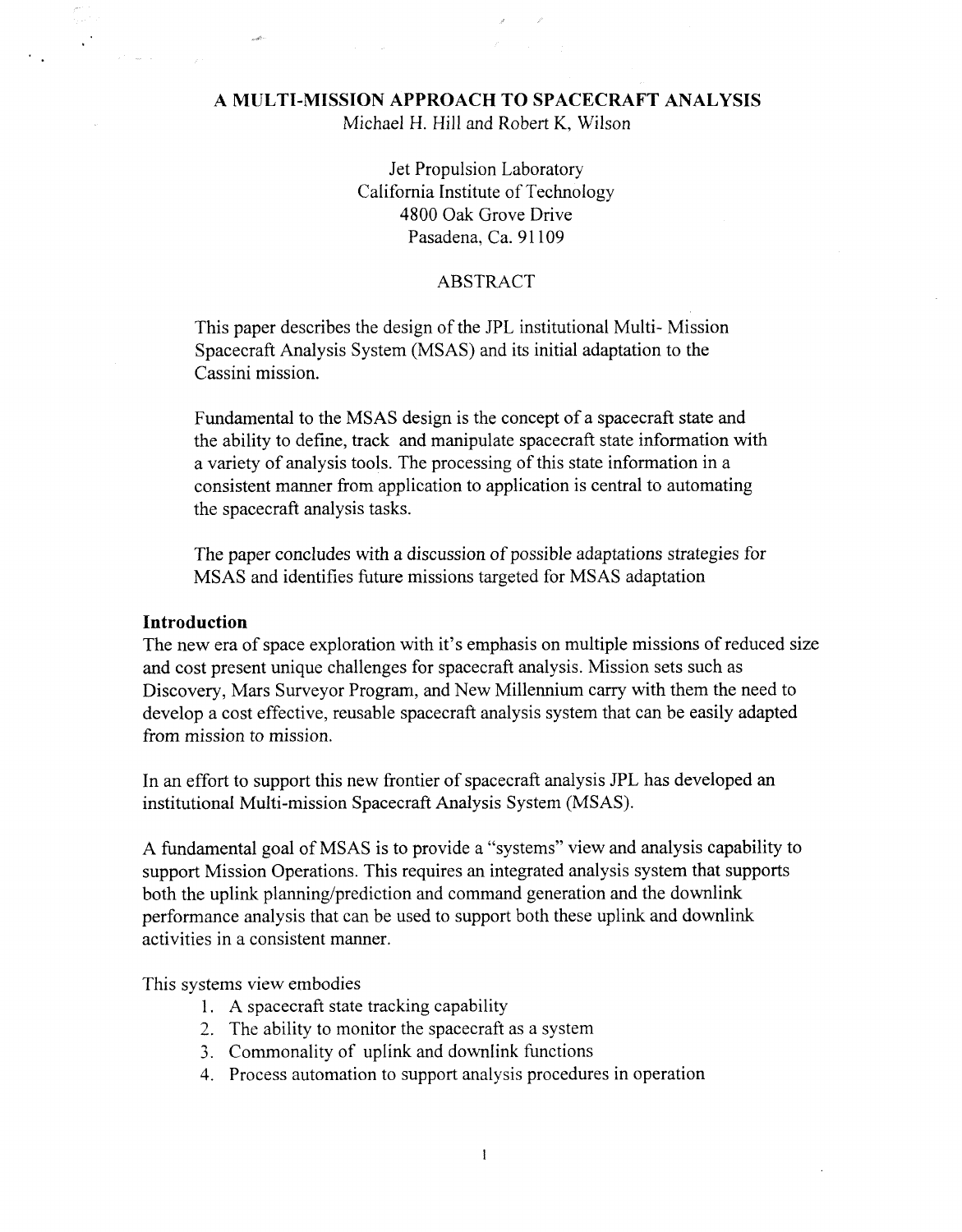This type of design and capability then makes it possible to evolve a complete operations analysis system including the people and processes that are also consistent and compatible. Adaptation to different spacecraft design, mission objectives, and mission operations approaches now becomes a reality.

### **MSAS Development Process**

The first customer for MSAS is the Cassini project, scheduled for launch in October of 1997. Since the requirements for many of the uplink analysis functions on Cassini would not be available until late in the development cycle a Rapid Development Methodology approach was adopted. Figure 1 captures the essence of this development approach.

RDM is characterized by the development of a set of final desired capabilities, or Final Operational Capabilities (FOCs) (not requirements). These desired capabilities are then refined into a set of requirements phased over time that can then be developed and delivered in a set of planed builds. Each build then becomes a complete software development life cycle. The FOC acts as a guide for the development of MSAS in that it represents the final evolution of the system, an ultimate goal that may well be never achieved, yet serves to focus the development.

This development methodology allows the for a system architecture and design to be developed based on the desired capabilities while allowing time for the detailed requirements to be developed. RDM is particularly well suited for the development of spacecraft ground systems where many of the requirements depend on the actual spacecraft design and are not available until late in the development cycle.



**Figure 1 Rapid Development Methodology**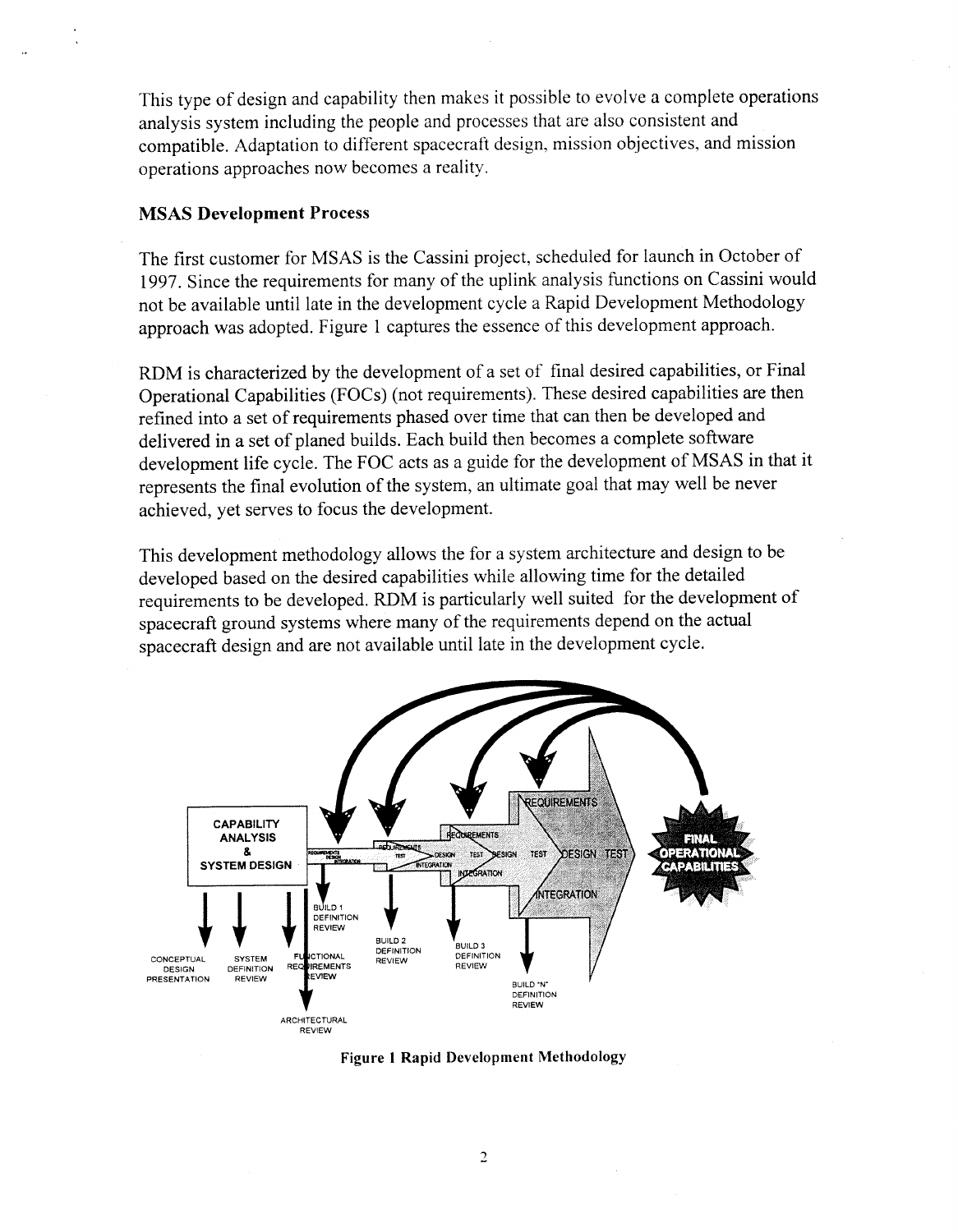## **MSAS Top Level Design and Key Integrating Elements**

As stated above one of the fundamental design objectives of MSAS is to provide an integrated spacecraft analysis system that supports both uplink planning and prediction and downlink performance analysis. The analysis capabilities encompass the classical spacecraft subsystems, namely, Attitude Control, Telecom, Command & Data Handling, Power, Propulsion, Thermal. Bringing these together to operate as a system is the challenge presented to MSAS.

[Figure 2](#page-3-0) depicts the high level MSAS architectural design. The System Services and Database Services provide a core infrastructure that Uplink Prediction / Command Generation and Engineering Analysis can be built upon or adapted in order to satisfy mission specific needs.

Figure 3 shows how the MSAS architecture makes use of other elements of the JPL Advanced Multi-Mission Operations System (AMMOS). In particular, elements of the Telemetry Command and Data Management System (TC&DM) including data retrieval and the Data Object Management (DOM) system were integrated into MSAS to support the Database Services and Engineering Analysis functions of MSAS. The command generation and constraint checking modeling elements of the Sequencing System were incorporated to support the Uplink Prediction / Command Generation functions of MSAS.

Some of the key integrating elements in the MSAS design include

- 1. The use of common analysis software reused many times within the system.
- 2. The use of the State Table as a common communication data type (more on this below)
- 3. A front panel incorporating the Hewlett Packard Hpvue
- 4. A common GUI design for all applications
- 5. A catalogue and catalogue system for storage and retrieval of data
- 6. A 'Batch Mode" or command line execution capability
- 7. The use of Application Programming Interfaces (API's) based on abstract data types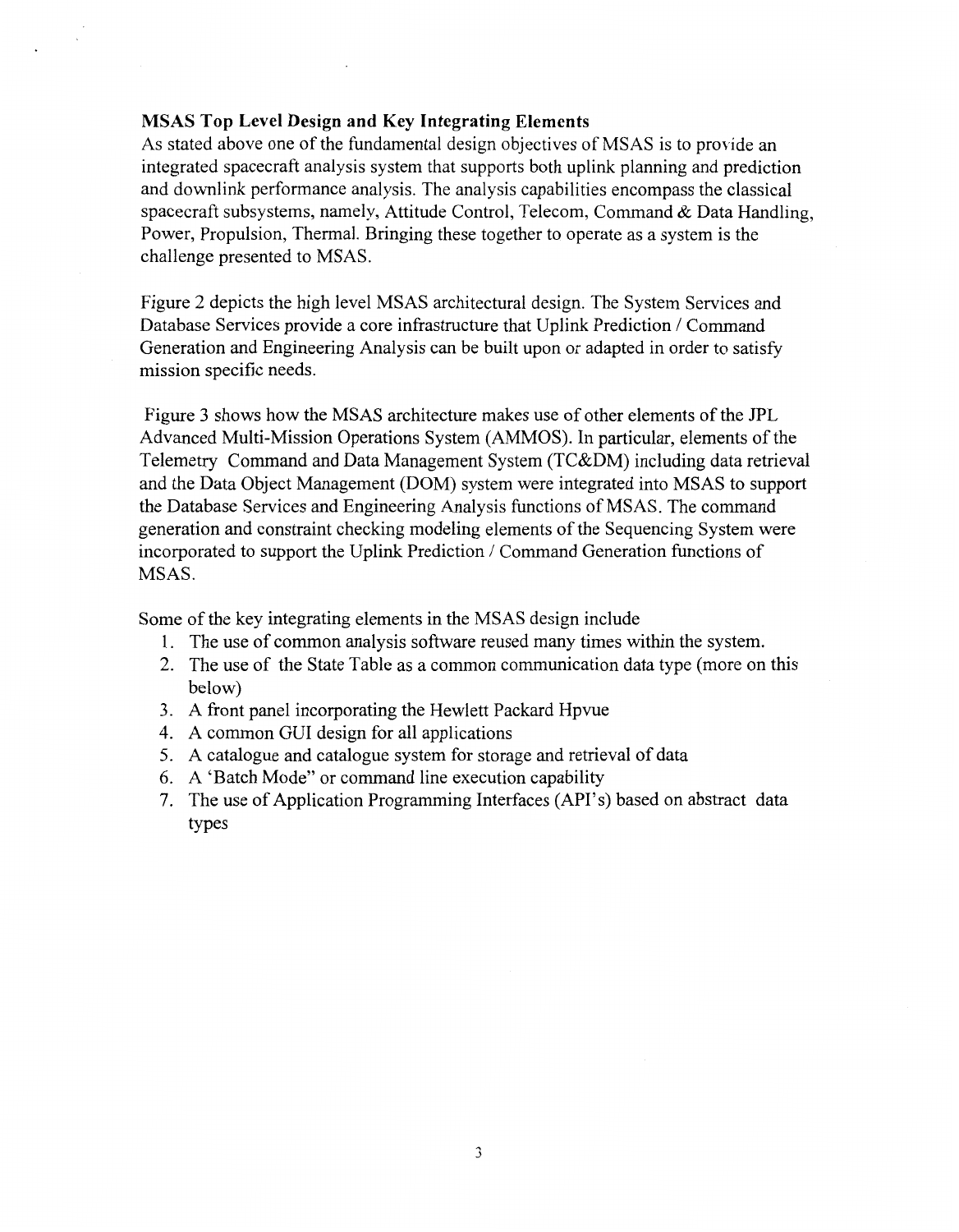<span id="page-3-0"></span>

# **Spacecraft State and State Data**

Central to the MSAS design is the concept of spacecraft state data and state tracking. Spacecraft state data in MSAS is represented as a State Table Format (STF) data type. This STF data type is the fundamental unit of communication between all MSAS applications. In simplified terms MSAS is an analysis environment and a set of analysis tools operating in a rich broth of spacecraft state data.

State Tables provide a common format for representing spacecraft state information as a function of time. Spacecraft state data is a collection of parameters (not necessarily telemetry) that describes the condition of the spacecraft and relevant aspects of the environment and ground system at a point in time. Included in this are predicted expectations, actual observations, and other qualitative conditions. Sources of spacecraft state data include model based predictions, spacecraft simulation results, and actual spacecraft telemetry.

Each STF produced is the result of a single analysis task, either a single execution of a prediction program or one "session" of engineering analysis operating on real or simulated telemetry. **As** such a State Table represents a distinct set of data over a specific time period, unique to a particular aspect of spacecraft analysis, whose scope is meaningful to the user.

A shown in Figure 4., MSAS provides a set of State Table Management tools that are part of the core infrastructure. These State Table Management tools can be used to operate consistently on any STF data generated by simulators, predictive models, or the actual spacecraft itself.. [Figure 5.](#page-4-0) Depicts the continuity of spacecraft state data between the prediction, execution and analysis of spacecraft events.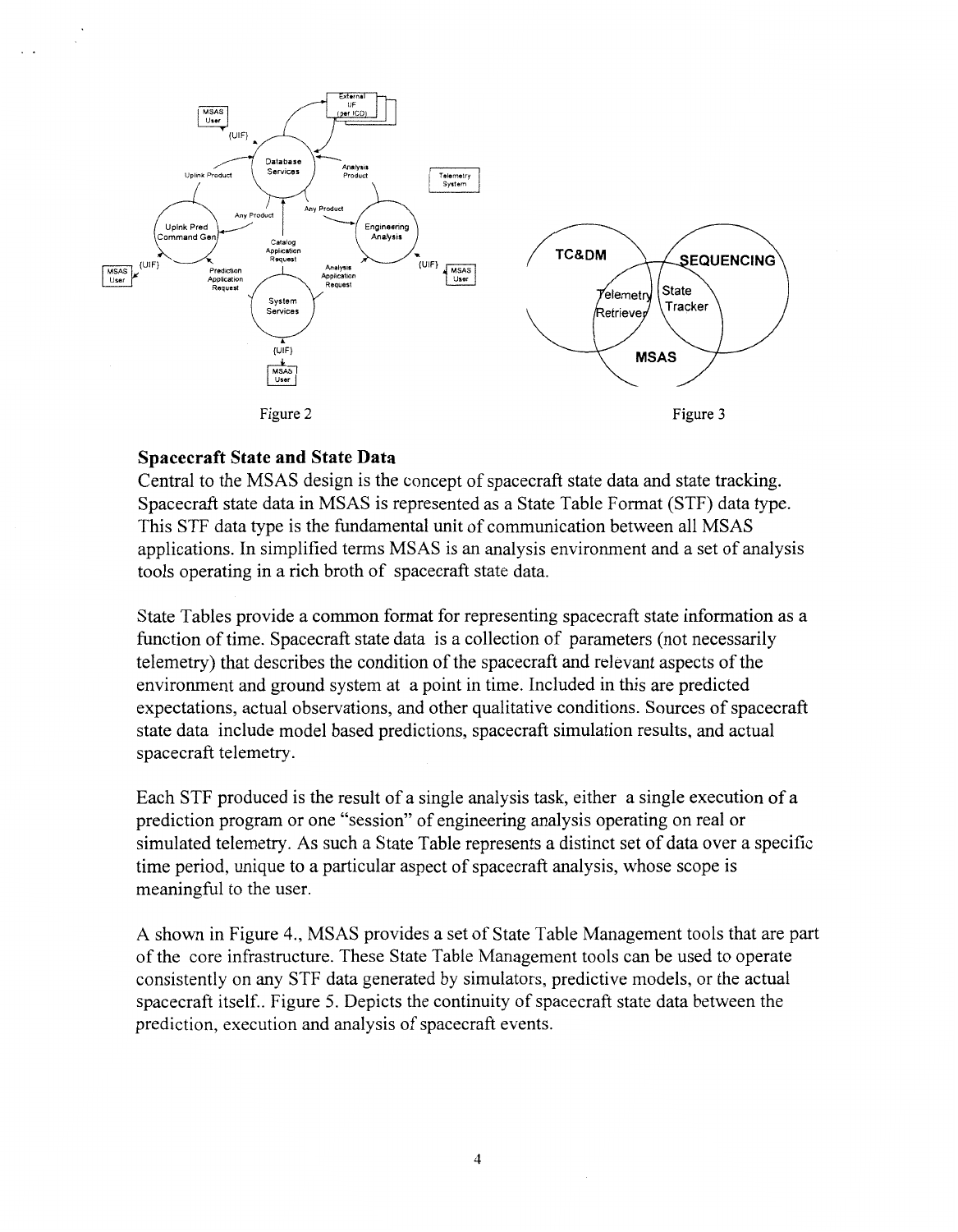<span id="page-4-0"></span>

**Figure 4** 



**Figure 5** 

#### **MSAS Core Design**

As mentioned above the MSAS core provides the fundamental capability to retrieve, manipulate, and view state date and make it available to the rest of the MSAS system. [Figure 6](#page-5-0) depicts the MSAS core data management design.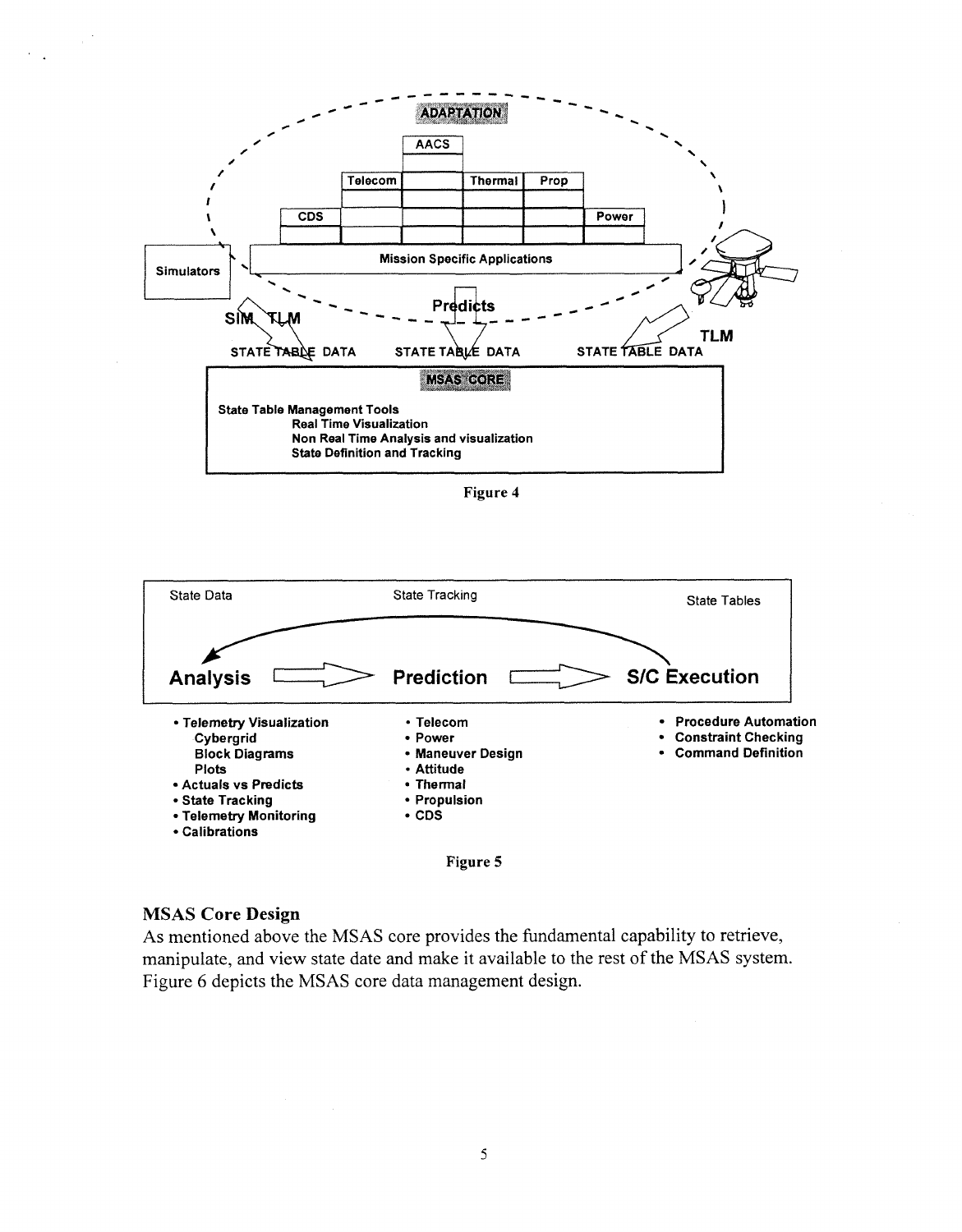<span id="page-5-0"></span>

**Figure 6** - **MSAS Core Data Management** & **Display Architecture** 

The fundamental capabilities of the infrastructure data management and display architecture include:

**Telemetry Retriever** - Provides the capability to easily define and retrieve the set of telemetry data necessary to perform a particular analysis. The data is returned in State Table Format. The telemetry Retriever builds on the JPL institutional data delivery capability provided by the Telemetry, Command & Data Management System (TC&DM) and is thus directly compatible with any project using the JPL TC&DM system to deliver telemetry data.

**State Table Monitor** - Provides the capability to monitor State Table data in real time or to play it back through the monitor in a pseudo real time mode. This capability is rich with display types such as, plots, tabular display, block diagrams, hierarchical alarming, local and global alarm settings and a 3-D like sub-system grid to support analysis at a system level.

**Integrated Analysis Environment** - Provides the capability to view and manipulate State Table data in a non-real time environment through the use of standardized data analysis displays. This capability uses MATLAB as a an analysis engine and also provides the user with direct access to MATLAB for adhoc analysis purposes. This graphical display engine is also called directly by many of the mission specific applications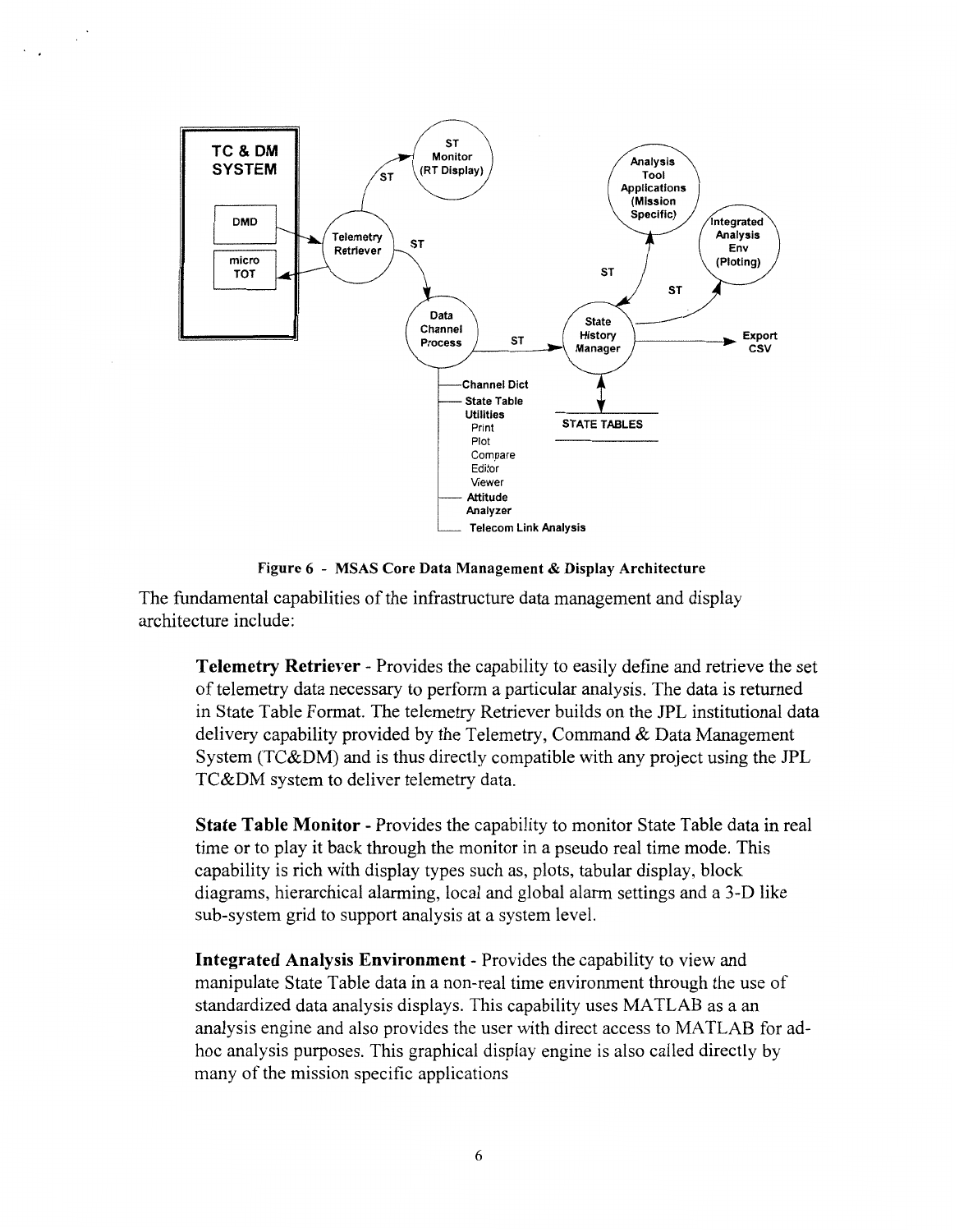**State History Manager** - Provides the capability to collect, concatenate, organize, identify and otherwise manage the set or sets of state table information required for analysis purposes. The State History Manager accepts inputs from either predict applications, simulators or actual telemetry This application is built on top of an Oracle database.

**Data Channel Processor** - A collection of tools to analyze and manipulate telemetry data for output to the State History Manager. As a specific example the Attitude Analyzer operates on S/C attitude data (in quaternion form) and determines a best set of data over the time period of interest and then outputs it  $\mathbb{A}$ the State History Manager (attitude state) for use by other MSAS applications

## **MSAS Adaptation Approaches**

The ability to adapt MSAS to different missions is achieved through the development of a set of Mission Specific Applications (MSA's), as shown in [Figure 4](#page-4-0) and again in [Figure](#page-5-0) *[6.](#page-5-0)* These MSA's are subsystem specific and represent the analysis needs required to support the desired mission. A particular mission may develop as many or as few MSA's as requirements and resources dictate. The MSAS core provides a stable set of fundamental data management and state tracking capabilities that can be provided at a very minimal cost to even the smallest of projects. The MSA's interface with each other as well as the MSAS core via the use of State Table data.

This design of a core infrastructure, MSA's, and a common State Table data type enables a couple of different adaptation strategies.

- 1. Projects can contract directly with the MSAS development organization to adapt the core and develop the MSA's to a set of subsystem analysis requirements
- 2. Projects can accept the MSAS adapted core and use their own resources to develop the set of required MSA's. The MSA's need only adhere to the defined set of Application Programming Interfaces (API) and use of the State Table data type. This adaptation strategy should prove attractive to many of the smaller missions being proposed

# **Cassini Development Adaptation**

The development of MSAS to support Cassini and provide the basic Multi-mission capability was accomplished over a period of four years, implemented with three builds using the RDM development approach discussed earlier.

The first build concentrated on the development of the MSAS core data management and display architecture, described above, in preparation to support the suite of mission specific subsystem applications that were to be specified later. Build 2 and Build *3*  concentrated on the development of the Cassini Mission Specific Applications necessary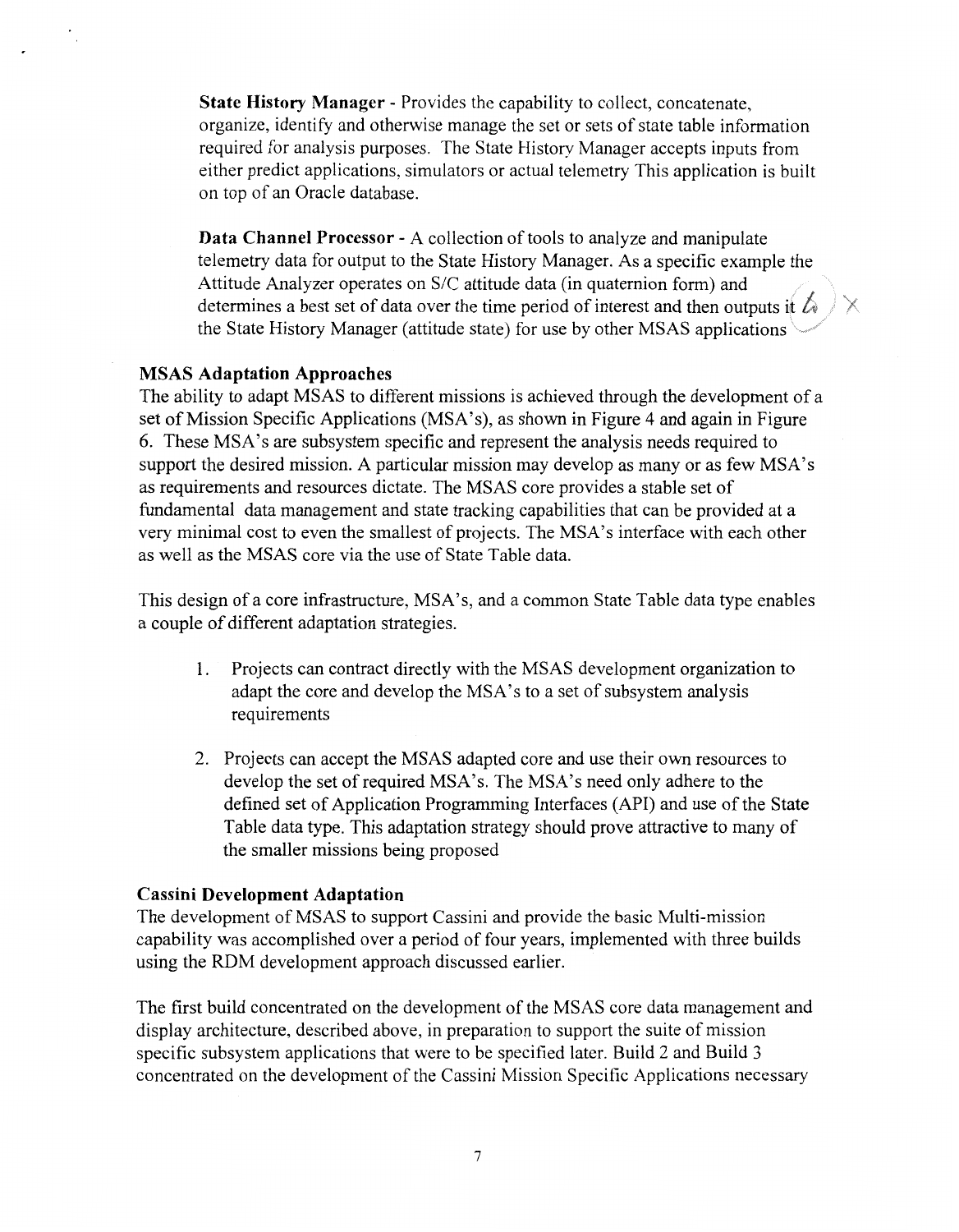to support the Launch and early cruise phases of the mission. Table 1 delineates the Mission Specific Applications developed for Cassini.

#### **Table 1** - **Cassini Mission Specific Applications**

| <b>BUILD 2</b><br><b>June 1996</b>               | <b>BUILD 3</b><br><b>May 1997</b>   |
|--------------------------------------------------|-------------------------------------|
| <b>AACS</b>                                      | <b>SYSTEM</b>                       |
| <b>MAIN ENGINE PREAIM</b>                        | FLIGHT RULE CHECKING                |
| <b>MANEUVER DESIGN TOOL</b>                      | FLIGHT S/W STATE TRACKING           |
| ATTITUDE HISTORY / FORECASTER                    | SUBSYSTEM STATES TO BE TRACKED      |
| INFRTIAL VECTOR PROPAGATION                      | TRENDS / TREND ANALYSIS ALGORITHMS  |
| <b>BASEBODY POINTING</b>                         | <b>STATE HISTORY MANAGER</b>        |
| ATTITUDE CONSTRAINT CHECK                        | <b>SYSTEM STATE TRACKER</b>         |
| <b>SYSTEM</b>                                    | <b>AACS</b>                         |
| <b>FLIGHT RULE CHECKING</b>                      | <b>CELESTIAL SPHERE DISPLAY</b>     |
| <b>TELECOM</b>                                   | KINEMATIC POINTING PREDICTION       |
| LINK FORECASTER / PREDICTOR                      | AACS PREDICT GENERATION (SIMULATOR) |
| <b>LINK ANALYSIS</b>                             | <b>THERMAL</b>                      |
| <b>PROPULSION</b>                                | <b>PREDICTION MODELS</b>            |
| MONO & BI-PROPELLANT PERFORMANCE<br><b>MODEL</b> |                                     |
| <b>TANK PRESSURE MODEL</b>                       |                                     |
| <b>MASS PROPERTIES MODEL</b>                     |                                     |
| <b>THERMAL</b>                                   |                                     |
| INTERFACE TO TRASIS / SINDA                      |                                     |
| <b>CDS</b>                                       |                                     |
| SOLID STATE RECORDER MODEL                       |                                     |
| <b>POWER</b>                                     |                                     |
| POWER MARGIN PREDICTION                          |                                     |
|                                                  |                                     |

In total their were 72 applications (counted at the functional level) developed for Cassini consisting of about 900,000 lines of code.

## **Adapatation to Small Projects** - **DS1**

Within the original development guidelines, the MSAS development was to provide a tool suite which would meet the needs of the Cassini project while providing a infrastructure which would have benefit to all missions of the future. Because of the critical relationship of the MSAS to the success of the Cassini project, heavy emphasis has been placed upon the Cassini deliverables.

The Deep Space 1 project provided a fertile proving ground for the adaptation of MSAS to a small mission. Preparing to launch in June of 98 DSl had a definite need for a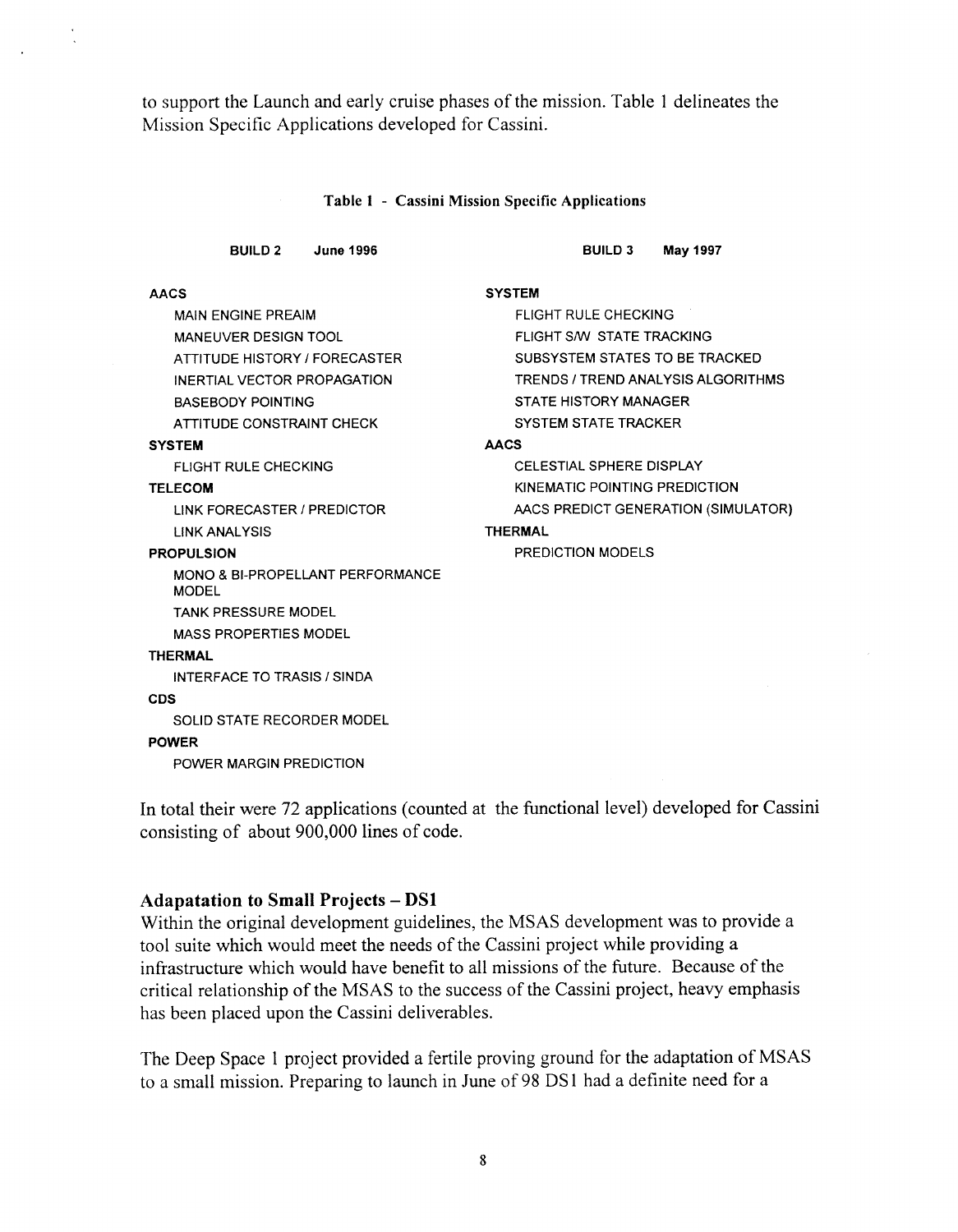limited set of MSAS capabilities that needed to be adapted in a short period of time , less than three months. The modular design of MSAS with its core capabilities augmented by a suite of Mission Specific Applications allowed MSAS to meet the DS 1 challenge.

MSAS was able to adapt to DSI and provided the project with the capability to:

- 1. Define, Manage, Track, and analyze S/C states
- 2. Acquire S/C attitude data and generate attitude "C" kernels.

The total adaptation cost was less than \$200,000 proving MSAS to be cost effective in supporting the smaller projects that make up a large portion of JPL future mission sets.

Figure 7 shows the capabilities adapted for DS 1.



**Figure 7:** MSAS Adaptation for DS1

# **Other MSAS Adaptations**

Late in 1996, a decision was made to utilize the MSAS Telecom Tool to support the telecom prediction needs of the DSN as part of the NCP Project. Other project adaptations of the Telecom tool have been initiated with the Mars Program's Mars Global Surveyor project being the first user, Lockheed Martin's Stardust mission, JPL's GEM (Galileo Extended Mission) mission, as well as New Millennium's Deep Space1 (DS-1) mission. Additional proposals are being evaluated for use of an expanded set of MSAS capabilities by SIRTF, New Millenniums' DS-1, **X2000**s Europa mission, and the Genesis Discovery mission. i.

Spacecraft analysis is not the only usage for MSAS. SIRTF is considering usage of the